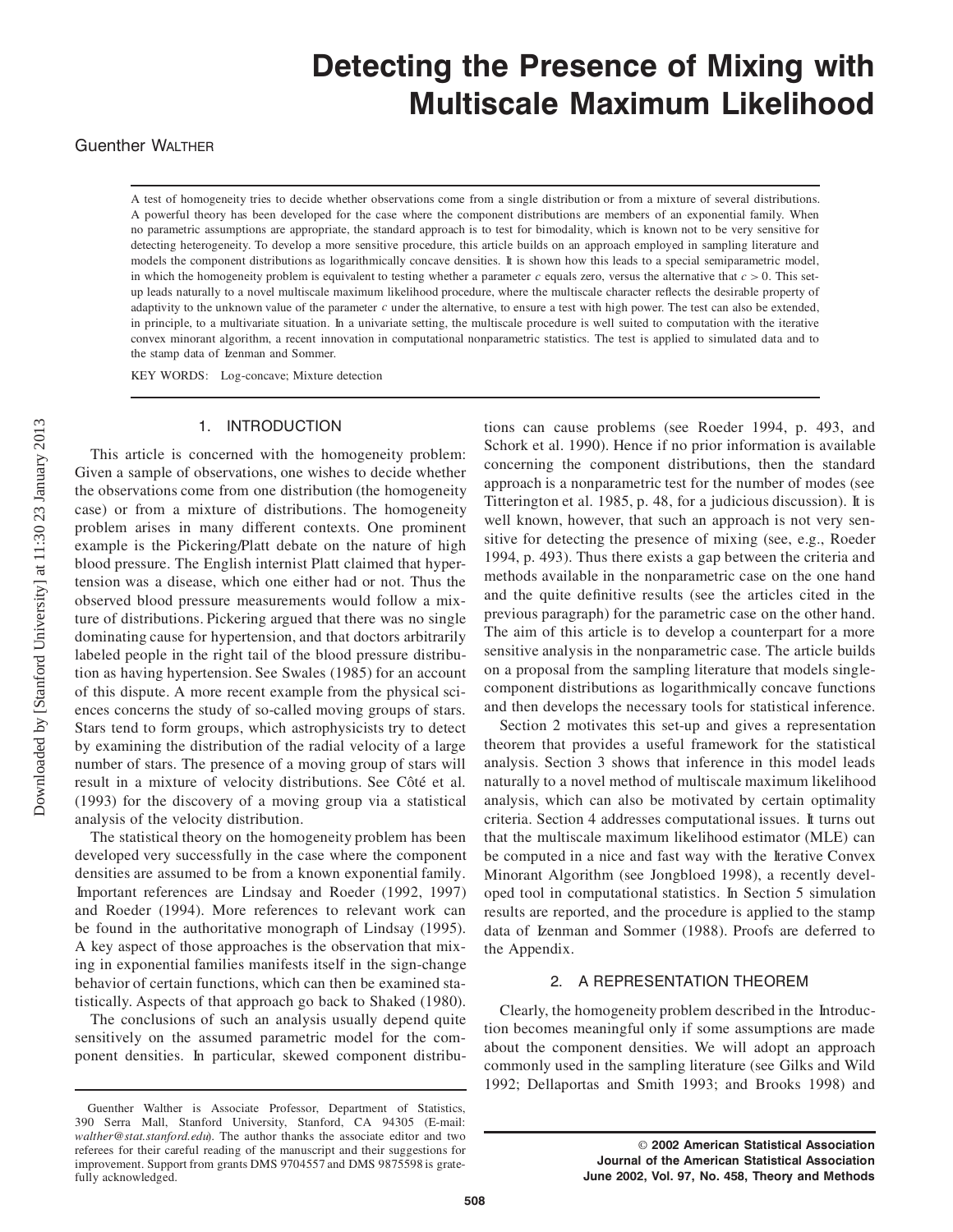model the class of single-component distributions with the class of logarithmically concave densities. That is, we consider component densities of the form  $f(x) = e^{\phi(x)}$ , where  $\phi$  is a concave (but not necessarily smooth) function. As expounded in the above references, the most commonly used parametric densities are log-concave, the prime example of course being the normal density where  $\phi$  is a quadratic. Hence log-concave densities are a quite natural choice, if one looks for a class that contains the commonly used distributions, but is also parsimonious. Note that the class of log-concave distributions is strictly contained in the class of unimodal distributions. Hence modeling single-component distributions as log-concave densities makes it possible to construct a procedure that is more sensitive for detecting mixing than would be possible under a unimodal model. This proposition will be illustrated by a normal mixture example in Section 5. As log-concave densities are precisely the densities that are totally positive of order 2, this model can also be regarded as a nonparametric counterpart to the remarkably successful approach developed by Lindsay and Roeder (1992, 1997) and Roeder (1994) in the parametric case.

The following representation theorem provides a framework for the analysis. It is proved without much extra effort for a multivariate set-up. In fact, the methodology described below can be readily transferred to a multivariate situation, but the computational algorithms will be different.

*Theorem 1.* Let the  $f_i$  be logarithmically concave densities on  $\mathbf{R}^d$  and  $p_i \geq 0, i = 1, \ldots, m$ . Then on any compact set  $G \subset \bigcap_{i=1}^m$  (support of  $f_i$ ) the representation

$$
f(x) := \sum_{i=1}^{m} p_i f_i(x) = \exp(\phi(x) + c \|x\|^2)
$$
 (1)

holds for a concave function  $\phi$  on  $\mathbf{R}^d$  and a constant  $c \geq 0$ .

Figure 1 displays several examples of functions obeying (1), which were obtained in the fitting of a data set discussed in Section 5. For univariate functions  $f$ , (1) asserts an asymmetric smoothness condition for  $\log f$ : its (one-sided) derivative can jump down, but an increase of the derivative must satisfy a Lipschitz condition due to the derivative of the term  $c \parallel x \parallel^2$ , as the one-sided derivative of the concave function  $\phi$  is nonincreasing. It will be seen that an approach based on maximum likelihood readily accounts for this property. The constant *c* in (1) is uniquely determined if we consider its smallest value for which (1) holds. We will use this convention in the following. The technical condition placed on *G* will turn out not to be essential for the methodology that will be developed below.

Theorem 1 shows that testing whether *f* can be represented as a single log-concave distribution is equivalent to testing whether  $c = 0$  in (1). We will call the case  $c = 0$  the *null model*. Assessing the evidence of mixing amounts to assessing the evidence that  $c > 0$ . It can happen that mixing two logconcave distributions will again result in a log-concave distribution, that is, in  $c = 0$  in (1), in which case it is impossible to determine whether mixing is present. This lack of identiability is the price one has to pay if no prior information about the component distributions is available and one chooses a nonparametric approach.

## 3. THE MULTISCALE MLE

As interest centers on the parameter *c* of the log density, it is natural to use the method of maximum likelihood for statistical inference. Note that the parameter  $c$  in  $(1)$  is unknown, and its MLE clearly does not exist. This motivates the use of maximum likelihood in a *multiscale* manner: given *n* i.i.d. observations  $X_1, \ldots, X_n$ , we will compute the nonparametric MLE  $f_n^c$  in (1) for various fixed positive values of *c* and then assess and combine the evidence for these various values of *c* versus the null model. The rationale for this procedure is the following. For fixed *c*,  $\log f_n^c$  is a piecewise parabolic function with parabolas of curvature *c* (see Proposition 1 below and the examples in Fig. 2). For large values of  $c, \log f_n^c$ will be a rough function with deep dips between the observations, whereas for *c* small,  $\log f_n^c$  will have only shallow dips between the observations and will be nearly concave under the null model. If the mixture  $f$  satisfies (1) with a small value  $c<sub>true</sub>$ , then the deviation of log *f* from concavity will manifest



*Figure 1.*  $f_n^c$  for the Stamp Data for  $c = 0$ , 0.6, 1.8, 3.



*Figure 2.*  $log f_n^c$  for the Data in Figure 3 for  $c = 0, 0.4, 0.8, 1.2$ .

 $0.06$ 

10

20

30

40

50

60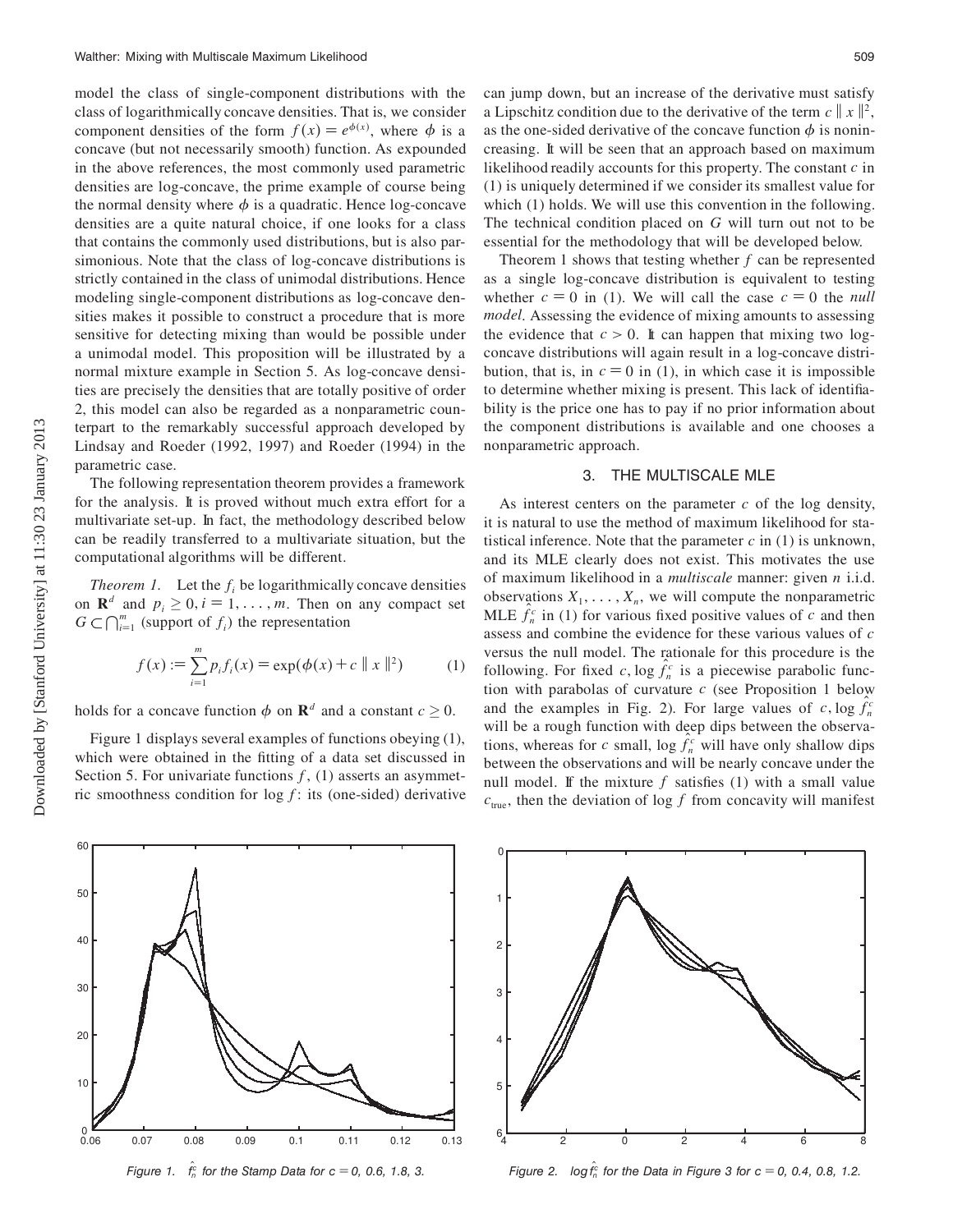itself in a shallow dip, which may be impossible to detect in the rough function  $\log f_n^c$  when *c* is large. However, such a shallow but elongated dip in  $\log f_n^{\text{true}}$  may well represent a significant deviation from the expected nearly concave shape of this function under the null model. Conversely, a large value of  $c_{\text{true}}$  allows a deep but localized dip in log f. If c is small, then  $\log f_n^c$  is not flexible enough to fit this localized dip and hence will not produce the significant result obtainable with  $\log f_n^{c_{\text{true}}}$ . But  $c_{\text{true}}$  is unknown. Combining the evidence for various values of *c* is a way to make the procedure adaptive to the unknown  $c_{true}$ .

For the related model where  $\phi$  is a decreasing function and the term  $cx^2$  is replaced by  $cx$  in (1) (i.e., one tests whether the density is decreasing versus alternatives that are locally smoothly increasing), Walther (in press) showed that the multiscale MLE approach indeed results in a procedure that is adaptive and optimal in the asymptotic minimax framework. This motivates the use of the corresponding approach for the model (1), for which a theoretical analysis appears to be much more difficult. The next proposition summarizes some properties of the MLE:

*Proposition 1.* Fix  $c \ge 0$ . Then the MLE  $f_n^c$  for the model (1) exists and is of the form  $f_n^c(x) = \exp(\phi_n(x) + cx^2)$ , where  $\phi_n$  is the solution of the optimization problem

$$
\max_{\phi \text{ concave}} \frac{1}{n} \sum_{i=1}^{n} \phi(X_i) - \int_{X_{(1)}}^{X_{(n)}} \exp(\phi(x) + cx^2) dx. \tag{2}
$$

The concave function  $\phi_n$  is piecewise linear with changes of slopes at the observations. The left-hand slopes  $\{\phi'_n(X_{(i)}-), 1 \le i \le n\}$  at the observations are contained in the cone

$$
C_n := \{ y \in \mathbf{R}^n : y_1 \ge y_2 \ge \dots \ge y_n \}. \tag{3}
$$

We will assess the evidence against the null model by measuring the distance of  $\log f_n^c$  from the class of concave functions or, alternatively, the distance  $T_n(c)$  of the (left-hand) derivative of  $\log f_n^c$  from *Mon*, the class of decreasing functions from  $\bf{R}$  into  $\bf{R}$ , the extended real line. More precisely, the distance of a function *g* from *Mon* is defined as  $d_w(g, Mon) =$  $\inf_{m \in \mathcal{M}_{on}} || (g - m) w_{\lambda} ||_{\infty}$ , where *w* is a weight function which we will take to be  $f_n^0$ . Down-weighting the tails of the distribution is a desirable feature for many applications. The choice of the supremum norm is motivated by its sensitivity to local violations of monotonicity (see Liero et al. 1998) and by the fact that it results in a relevant and interpretable measure of the deviation from the null model. It is shown in Section 4 that the evaluation of this distance  $T_n(c)$  reduces to the computation of a simple expression and that computing the MLE  $f_n^c$  for various scales *c* goes hand in hand with the workings of the iterative algorithm employed. The implementation will of course use a finite set  $\mathcal{C}$ , usually a grid, for the range of possible values of *c* that are to be inspected.

Finally, the reference distribution for assessing the significance of the statistic is obtained by Monte Carlo sampling from the estimated null model  $f_n^0$ . This approach follows that of Silverman (1981). The complete description of the test is then as follows.

Draw  $X_1^*, \ldots, X_n^*$  i.i.d. from  $f_n^0$  and compute  $T_n^*(c)$  for each  $c \in \mathcal{C}$ . Repeat this *B* times and compute the mean  $m(c)$ and the standard deviation *s(c)* of the *B* copies  $T_n^{*1}(c), \ldots$ ,  $T_n^{*B}(c)$ . The *p* value of this test is now estimated by comparing the so standardized original values  $T_n(c)$  with the standardized reference values:

$$
p = \left( \#\Big\{ \max_{c \in \mathcal{C}} \big( (T_n(c) - m(c))/s(c) \big) \right\}
$$
  
 
$$
\leq \max_{c \in \mathcal{C}} \big( (T_n^{*i}(c) - m(c))/s(c) \big), 1 \leq i \leq B \Big\} + 1 \right) / (B + 1).
$$

Results of a small simulation study that compares observed relative frequencies of rejection with nominal levels are reported in Section 5.

While a precise theoretical analysis of the adaptivity properties of the test in the model  $(1)$  appears to be difficult, the following proposition shows that the test is consistent:

*Proposition 2.* Let the density *f* be of the form (1) with  $c > 0$  and with compact support *G*. Then the above multiscale test is consistent against  $f$ ; that is, its power converges to 1 as  $n \to \infty$ ,  $B \to \infty$ .

## 4. COMPUTING THE MULTISCALE MLE

The optimization problem (2) can be put as the minimization of a convex function over the cone  $C_n$  given in (3), and as such is well suited for treatment with the Iterative Convex Minorant Algorithm ( ICMA), a recent advance with potential applications in many nonparametric problems (see Groeneboom and Wellner 1992 and Jongbloed 1998). The key idea of that algorithm is to approximate the convex function locally around the current candidate solution by a quadratic form, which can then be minimized over the cone with standard tools from isotonic regression, such as the pool-adjacent-violators algorithm. This procedure is then iterated to the final solution.

We will now give some more details for the present context. It is helpful for the binning described below to scale the observations as well as the Monte Carlo samples to have variance unity, and then perform the test on this scale. Linearly binning the data, that is, assigning the empirical measure of each observation to each of its two neighboring grid points in proportion to the distance of the observation from the other grid point (see, e.g., Wand 1994), was not found to affect the solution much but provides two obvious advantages: First, quantized data, such as those involving rounding errors, are readily incorporated into this setting. Second, the running time of the algorithm will be shorter, as the optimization problem is reduced to a lower-dimensional space. Distances between the bin centers as large as one-tenth of the standard deviation of the data were found to give satisfactory results. Let  $x_2$  <  $\cdots$  <  $x_{n+1}$  denote the bin centers, so that *n* now refers to the number of bins, not the sample size.  $x_1 := x_2 - 0.1$  is a dummy point whose purpose will become clear immediately. The binning procedure will associate weights  $w_i$  with the  $x_i$ such that  $\sum_i w_i = 1$  (see Wand 1994 for the details of linear binning). For a given candidate solution *f* write  $l_i := \log f(x_i)$ . The associated concave function  $\phi(x) = \log f(x) - cx^2$  can be taken to be piecewise linear by Proposition 1, and hence the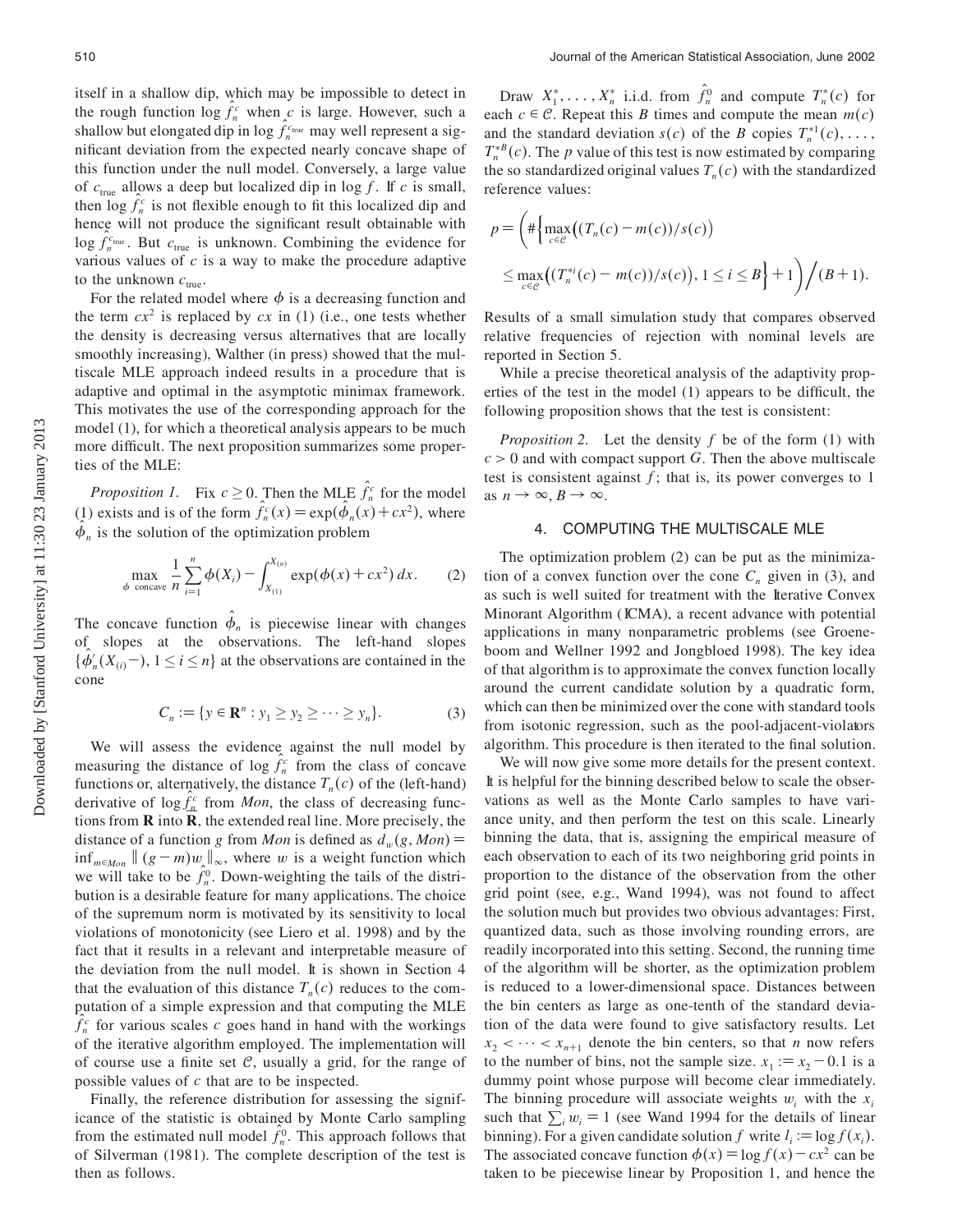candidate solution is specified by the slopes  $s_i$  of  $\phi$  between *x<sub>i</sub>* and  $x_{i+1}$ ,  $1 \le i \le n$ , together with the value  $l_1$  at the dummy point  $x_1$ . Setting  $l_1 := -10$  should be a small enough choice for almost any situation. In summary, we have

$$
l_i = l_1 + \sum_{j=1}^{i-1} s_j (x_{j+1} - x_j) + c (x_i^2 - x_1^2), \quad 1 \le i \le n+1, \quad (4)
$$

where the vector  $\mathbf{s} = (s_1, \ldots, s_n)$  must be contained in  $C_n$ given in (3). The likelihood for the binned data is  $\sum_{i=2}^{n+1} w_i l_i = \sum_{i=1}^{n} s_i (x_{i+1} - x_i) \sum_{j=i+1}^{n+1} w_j$ . In all of the examples given in Section 5, the binned likelihood and the resulting MLE give an excellent approximation to the corresponding quantities for the unbinned data. Using a standard approximation to the integral in (2), the latter optimization problem becomes

$$
\min_{s \in C_n} \left\{ -\sum_{i=1}^n s_i (x_{i+1} - x_i) \sum_{j=i+1}^{n+1} w_j + \frac{1}{2} \left( \sum_{i=3}^n e^{l_i} (x_{i+1} - x_{i-1}) + e^{l_2} (x_3 - x_2) + e^{l_{n+1}} (x_{n+1} - x_n) \right) \right\},
$$
(5)

where the  $l_i$  are given in (4). Note that the criterion function (5) is convex in **s**. Thus the problem is now in a form where the ICMA can be applied directly; the required gradient and the diagonal of the Hessian of the criterion function can readily be found by differentiating (5) and are given in the Appendix. Two modifications to the ICMA were found to be helpful: first, adding an additional stopping criterion that ends the iterations once the improvement in the criterion function (5) is less then  $10^{-5}$ , and second, replacing each Hessian diagonal weight by  $10^{-3}$  if it falls below that number, to avoid problems with inverting those elements. It can be proved that this change of weights will still make the algorithm converge to the solution. This choice of accuracy parameters follows the choice in Jongbloed (1998) for similar situations and was found to work well.

Alternatively to using the ICMA, (5) can be solved by an interior point method (see Terlaky and Vial 1998). Interior point methods require more programming effort and do not appear to be as fast and stable as the ICMA for the situation at hand. Note that the iterative nature of the ICMA goes hand in hand with the structure of the multiscale procedure: The solution of (5) serves as a starting value for that problem with the next larger value of *c* under consideration. With the distance of 0*0*1 between the bin centers as described above, the running time of the algorithm per scale is about 4 s on a present-day PC. In Section 5 a normal fit was used to provide the initial starting value for the ICMA in the null case  $c = 0$ .

Recall that  $T_n(c)$  is defined as  $d_m(g, Mon)$ , with the weight function  $w := f_n^0$  and *g* equal to the left-hand derivative of  $\log f_n^c$ . By Proposition 1, the latter equals  $s_i + 2cx$  for  $x \in (x_i, x_{i+1}]$ , where **s** is the solution of (5). Furthermore, it can be shown that for general functions *g* and nonnegative  $w, d_w(g, Mon) = \sup_{s \le t}(g(t) - g(s))w(s)w(t)/(w(s) + w(t)),$ with the usual convention  $0/0 := 0$ . Thus one obtains  $T_n(c) =$  $\max_{2 \le i \le j \le n} (s_j - s_i + 2c(x_{j+1} - x_i)) f_n^0(x_i) f_n^0(x_{j+1}) / (f_n^0(x_i) +$  $f_n^0(x_{j+1})$ ). Hence  $T_n(c)$  gives the largest weighted increase

of the derivative of  $\log f_n^c$  and thus measures the size of the largest "dip" or local convexity in  $\log f_n^c$ .

Sampling from  $f_n^0$  is straightforward because of the piecewise linear form of its logarithm: First sample an interval from the collection  $(x_i, x_{i+1}), 2 \le i \le n$ , with pertaining probabilities  $e^{l_i}(e^{s_i(x_{i+1}-x_i)}-1)/s_i$ , respectively  $e^{l_i}(x_{i+1}-x_i)$ , if  $s_i=0$ . Let  $U \sim U[0, 1]$ . The desired random variable is then  $x_i + X$ , where  $X = U(x_{i+1} - x_i)$  if  $|s_i| < 10^{-5}$  (say), and otherwise  $X = \log(U(e^{s_i(x_{i+1}-x_i)}-1)+1)/s_i$ .

The Matlab code for the described procedure is available from the author upon request.

## 5. EXAMPLES

In all of the examples and simulations below,  $B = 299$ resamples were used to compute the signicance of the statistic. Including the null model  $c = 0$ ,  $C$  consisted of 11 equally spaced values *c*, with the largest *c* taken to be 3. The results appear not to be sensitive to those choices.

A small simulation study was performed to assess the accuracy of the simulated *p* values. Three hundred samples of size 100 were generated from the standard uniform distribution, and the test was evaluated for each sample. Of the samples, 0.7% resulted in  $p$  values of less than 1%, and 5.3% of the samples resulted in *p* values of less than 5%. The uniform distribution is a least favorable distribution for this situation, because its log-density is constant, and, hence, everywhere on its support, it lies on the boundary to local violations of concavity. The above simulations show that the relevant observed significance levels coincide quite satisfactorily with the nominal levels. Simulating instead from the standard normal distribution resulted in significant outcomes at relative frequencies below the nominal levels, that is, in conservative results.

Next the methodology was applied to a sample of size 250 from the mixture  $\frac{1}{2}N(0, \frac{1}{4}) + \frac{1}{2}N(2, 5)$ . A histogram is displayed in Figure 3. This mixture distribution is unimodal, and hence one would expect it to be difficult to detect the two components in the distribution. The test clearly detected



 $\frac{1}{2}N(0, \frac{1}{4}) + \frac{1}{2}N(2, 5)$ *.*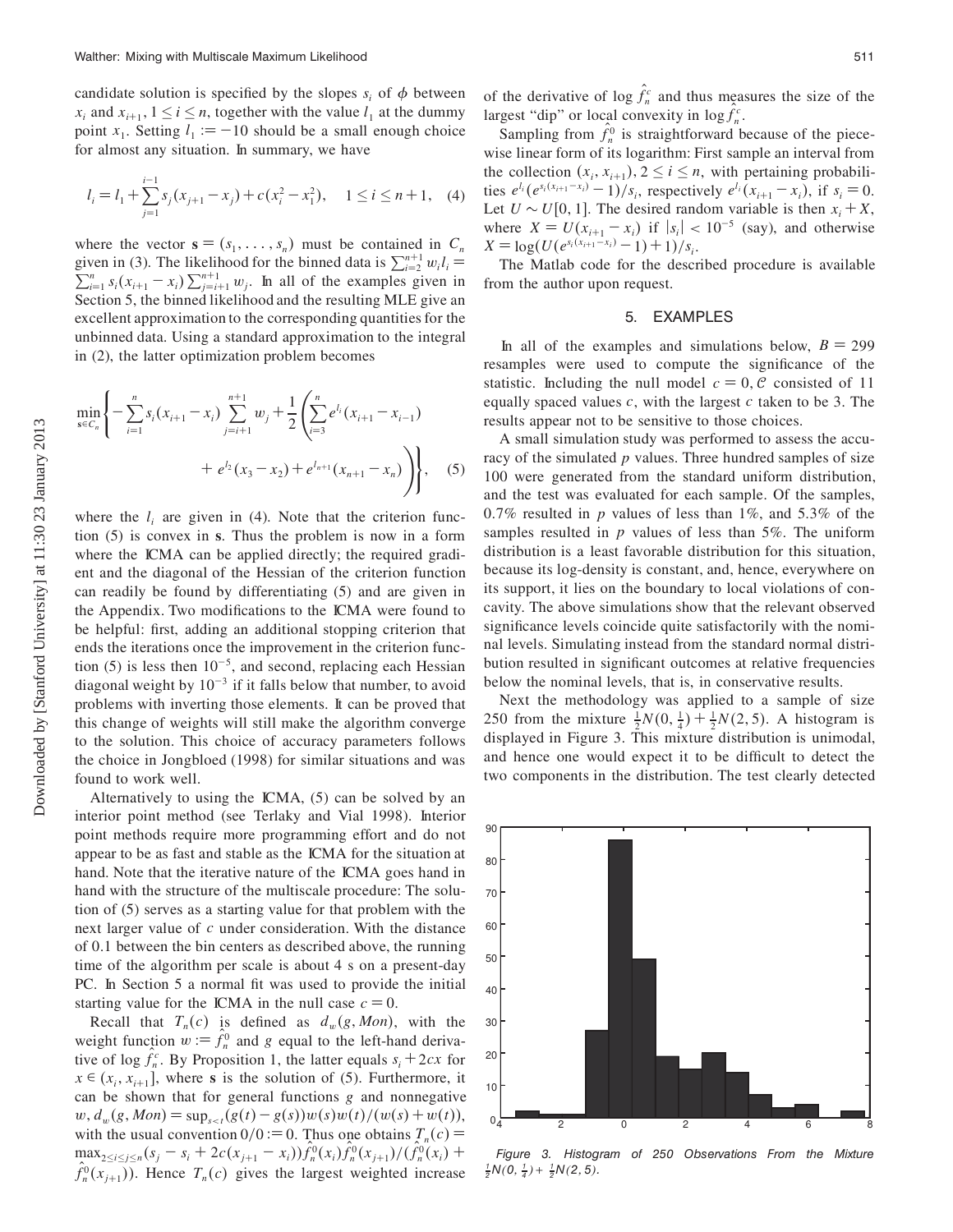the presence of mixing (*p* value *<*0*0*01). Figure 2 shows the graphs of  $\log f_n^c$  for various values of *c*; the deviation from concavity is quite evident.

Finally, the procedure was applied to the stamp data of Izenman and Sommer (1988). The data are measurements of the thicknesses of 485 stamps of the 1872 Hidalgo Issue of Mexico. A histogram is displayed in Figure 1 in the cited article. The data are quantized because of rounding. Figure 1 shows the graphs of  $f_n^c$  for various values of *c*. The test is again signicant (*p* value*<*0*0*01). Izenman and Sommer (1988) pursue a further inference about the number of components in the mixture. One of their nonparametric approaches proceeds by counting the number of signicant modes in the density. An analogous approach can be developed with the procedure introduced in this article. As was seen in Section 4,  $T_n(c)$  measures the size of the largest "dip," that is, the largest local convexity in  $\log f_n^c$ . As the null distribution is determined by the largest (standardized) value of  $T_n(c)$  across scales  $c \in \mathcal{C}$ , that is, the largest "dip" found across locations and scales, it is possible to assign simultaneously valid *p* values to individual dips by simply evaluating the test statistic at the location and scale of the individual dip only and then referring its appropriately standardized value to the overall null distribution. Proceeding in this way, one finds the dips around 0.075 mm and 0.09 mm to be significant. The conclusion of three significant "bumps" coincides with the parametric analysis of Izenman and Sommer (1988, sect. 7.2).

Note, however, that any nonparametric procedure for inference about the number of components requires a careful justi fication of its correctness. For example, identifying the number of modes in the density with the number of components in the mixture is an approach that can go badly wrong: One can easily find examples showing that a mixture of (say) two unimodal densities can have any number of modes (see Walther 2001). The approach taken in this article is based on the concept of log-concavity, which is intimately related to the theory of total positivity. Using the latter theory, it may be possible to develop and justify a procedure for inference about the number of components, for example, along the lines delineated in the last paragraph. That would be another advantage over the modality approach besides the greater sensitivity to detect mixing. Developing such a nonparametric theory beyond the homogeneity problem treated in this article and thus providing a counterpart to the parametric theory developed in Lindsay and Roeder (1997) is an important open problem for future research.

#### APPENDIX: PROOFS

## A.1 Proof of Theorem 1

Let  $\phi = \log f_1$  and  $M := \max_G e^{\phi}$ . For  $x_1, x_2 \in G$  and  $\alpha \in (0, 1)$ set  $x_{\alpha} := \alpha x_1 + (1 - \alpha)x_2$  and  $\phi_{\alpha} := \alpha \phi(x_1) + (1 - \alpha)\phi(x_2)$ . The function  $F(t) := e^t - Mt^2/2$  is concave on  $(-\infty, \log M]$ . Thus

$$
f_1(x_\alpha) \ge e^{\phi_\alpha} \quad \text{as } \phi \text{ is concave}
$$
  
 
$$
\ge \alpha F(\phi(x_1)) + (1 - \alpha)F(\phi(x_2)) + M(\phi_\alpha)^2/2
$$
  
 
$$
= \alpha f_1(x_1) + (1 - \alpha)f_1(x_2) - M\alpha(1 - \alpha)(\phi(x_1) - \phi(x_2))^2/2.
$$

By theorem 41D in Roberts and Varberg (1973),  $\phi$  is Lipschitz with some constant *L*. Hence the last expression in the above display is not smaller than

$$
\alpha f_1(x_1) + (1 - \alpha) f_1(x_2) - L^2 M \alpha (1 - \alpha) \| x_1 - x_2 \|^2 / 2
$$
  
=  $\alpha (f_1(x_1) - L^2 M \| x_1 \|^2 / 2)$   
+  $(1 - \alpha) (f_1(x_2) - L^2 M \| x_2 \|^2 / 2) + L^2 M \| x_\alpha \|^2 / 2.$ 

Thus we proved that  $f_1(x) = \Psi_1(x) + b_1 ||x||^2$  for a concave function  $\Psi_1$  on *G* and  $b_1 \ge 0$ . Clearly also  $\sum_{i=1}^m p_i f_i(x) = \Psi(x) + b ||x||^2$ on *G* for a concave  $\Psi$  and some  $b \ge 0$ . The proof is complete once we show that  $\log(\Psi(x)+b \| x \|^{2}) - c \| x \|^{2}$  is concave for some *c*  $\geq$  0. The concavity of  $\Psi$  implies the existence of a nonnegative *D*  $\leq$  $b(\|x\|^2)_\alpha - b \|x_\alpha\|^2$  with  $\Psi(x_\alpha) - b \|x_\alpha\|^2 \ge \Psi_\alpha + b(\|x\|^2)_\alpha - D \ge$  $\min_G(\Psi + b \parallel x \parallel^2)$ , where  $(\parallel x \parallel^2)_\alpha := \alpha \parallel x_1 \parallel^2 + (1 - \alpha) \parallel x_2 \parallel^2$ . Thus

$$
\log(\Psi(x_{\alpha}) + b \| x_{\alpha} \|^{2})
$$
  
\n
$$
\geq \log(\Psi_{\alpha} + b(\| x \|^{2})_{\alpha} - D)
$$
  
\n
$$
\geq \log(\Psi_{\alpha} + b(\| x \|^{2})_{\alpha}) - D/\min_{G}(\Psi(x) + b \| x \|^{2})
$$
  
\n
$$
\geq (\log(\Psi(x) + b \| x \|^{2}))_{\alpha} - c(\| x \|^{2})_{\alpha} + c \| x_{\alpha} \|^{2},
$$

where  $c := b/\min_{G}(\Psi(x) + b \| x \|^{2}) < \infty$  and the second-to-last inequality follows from the fact that  $log(y - D) \ge log(y) - D/m$  for  $y \ge 0$  and  $y - D \ge m > 0$ .  $\Box$ 

#### A.2 Proof of Proposition 2

First let *f* be a log-concave density. Then  $|| f_n^0 - f ||_{\infty} \to 0$  a.s. obtains by following the proof of theorem 3.2 in Groeneboom et al. (in press) (abbreviated GJW in the following). Their use of monotonicity and convexity to obtain various continuity and uniformity results is readily adapted to the use of log-concavity instead. The only additional argument required is to establish that  $f_n^0$  is uniformly bounded above. This can be deduced from (3.7) in GJW (in press) together with the log-concavity of *f* . The argument also applies to  $\hat{f}_n^c$  (with a fixed *c*) in place of  $\hat{f}_n^0$  by the fact that  $\phi_n$  in the representation  $\hat{f}_n^c(x) = \exp(\phi_n(x) + cx^2)$  is concave. Together with the uniform Glivenko–Cantelli theorem 2.8.1 in van der Vaart and Wellner (1996), said arguments yield  $|| f_n^{*c} - f_n^0 || \to 0$  in  $P_n^n$ -probability a.s., as well as uniform convergence of  $f_n^0$ . Here  $P_n^n$  denotes the law of  $(X_1^*, \ldots, X_n^*)$ , and the  $X_i$  are iid from the *f* given in the statement of the proposition. It is then readily shown that this result in conjunction with the representation  $f_n^{*c} = \exp(\phi_n^*(x) + cx^2)$ ,  $\phi_n^*$  concave, implies  $T_n^*(c) \to 0$  in  $P_n^n$ -probability a.s. Using  $T_n^*(c) \leq c|G| \parallel f_n^{*c} \parallel_G$ , one concludes that  $T_n^*(c) \rightarrow^{L^2} 0$  a.s., and thus

$$
m(c) \to 0
$$
,  $s(c) \to 0$  a.s. as  $n \to \infty$ ,  $B \to \infty$ , (A.1)

for every fixed *c*. Next, let  $\bar{c}$  be the smallest element in  $\mathcal C$  that is greater than or equal to the  $c$  given in  $(1)$ . (If no such element exists, set  $\bar{c}$  equal to the largest element in  $\mathcal{C}$ ; the following considerations will then apply, with some extra arguments.) Again,  $\int_{0}^{\overline{c}} f \, dx \to 0$  a.s. can be established by retracing the proof of theorem 3.2 in GJW (in press) and employing the shape restriction  $f(x) = \exp(\phi(x) + cx^2)$ ,  $\phi$  concave, in place of monotonicity and convexity to obtain the various continuity and uniformity results. Together with  $c > 0$  this implies  $\liminf_{n \to \infty} T_n(\bar{c}) > 0$  a.s. So with  $(A.1)$  we get

$$
\left| \left\{ \max_{c \in \mathcal{C}} \frac{T_n(c) - m(c)}{s(c)} \le \max_{c \in \mathcal{C}} \frac{T_n^{*i}(c) - m(c)}{s(c)}, 1 \le i \le B \right\} \right|
$$
  

$$
\le |\mathcal{C}| \max_{c \in \mathcal{C}} \left| \left\{ \frac{T_n(\bar{c}) - m(\bar{c})}{s(\bar{c})} \le \frac{T_n^{*i}(c) - m(c)}{s(c)}, 1 \le i \le B \right\} \right|
$$